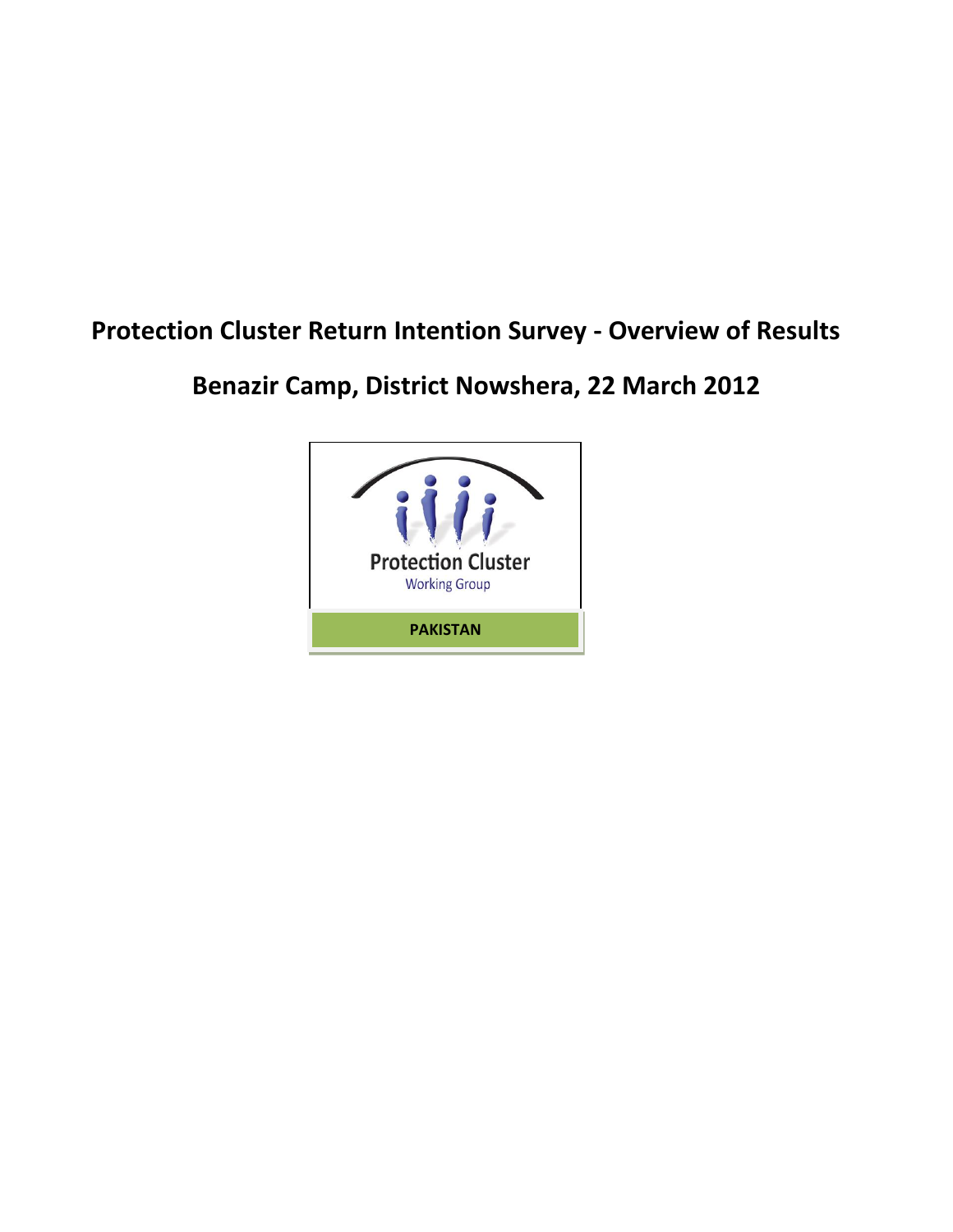# **Contents**

Report issued 3 April 2012

## <span id="page-1-0"></span>**Recommendations**

- 1. IDPs who want to return to their areas of origin be assisted in doing so including with transportation for their families and belongings
- 2. IDPs who qualify for housing compensation be provided with the compensation swiftly so they may be assisted to return
- 3. IDPs who are prohibited from returning to their homes (Kotki villages) be assisted in recovering their homes or accessing an alternative durable solution
- 4. IDPs who are prohibited from rebuilding their homes (Loesum corridor villages) be assisted in accessing an alternative durable solution
- 5. All IDPs be informed and reassured that they have a right to choose an alternative durable solution (reintegration or resettlement) should they not want to return
- 6. IDPs who may be at risk on return or who currently cannot for any other reason be provided with continued humanitarian assistance in Jalozai camp or in off-camp locations
- 7. IDPs who may be at risk on return or who currently cannot for any other reason should be supported to access registration and have their registration unblocked if required
- 8. Special assistance be provided to vulnerable families, such as those with children with disabilities, to support them return or shift displacement locations

## <span id="page-1-1"></span>**Background and profile of IDPs in Benazir Camp**

On 22 March 2012, the Protection Cluster mobilized the Rapid Protection Assessment Roster to undertake a return intention survey (RIS) with the residents of Benazir camp in Nowshera, Khyber Pakhtunkhwa. The camp is scheduled to close on 6 April 2012. PDMA has offered Benazir residents the option of re-locating to Jalozai camp, also in Nowshera. The purpose of the RIS was to understand IDPs intention to return and any barriers to return or to accessing alternative durable solutions. The RIS was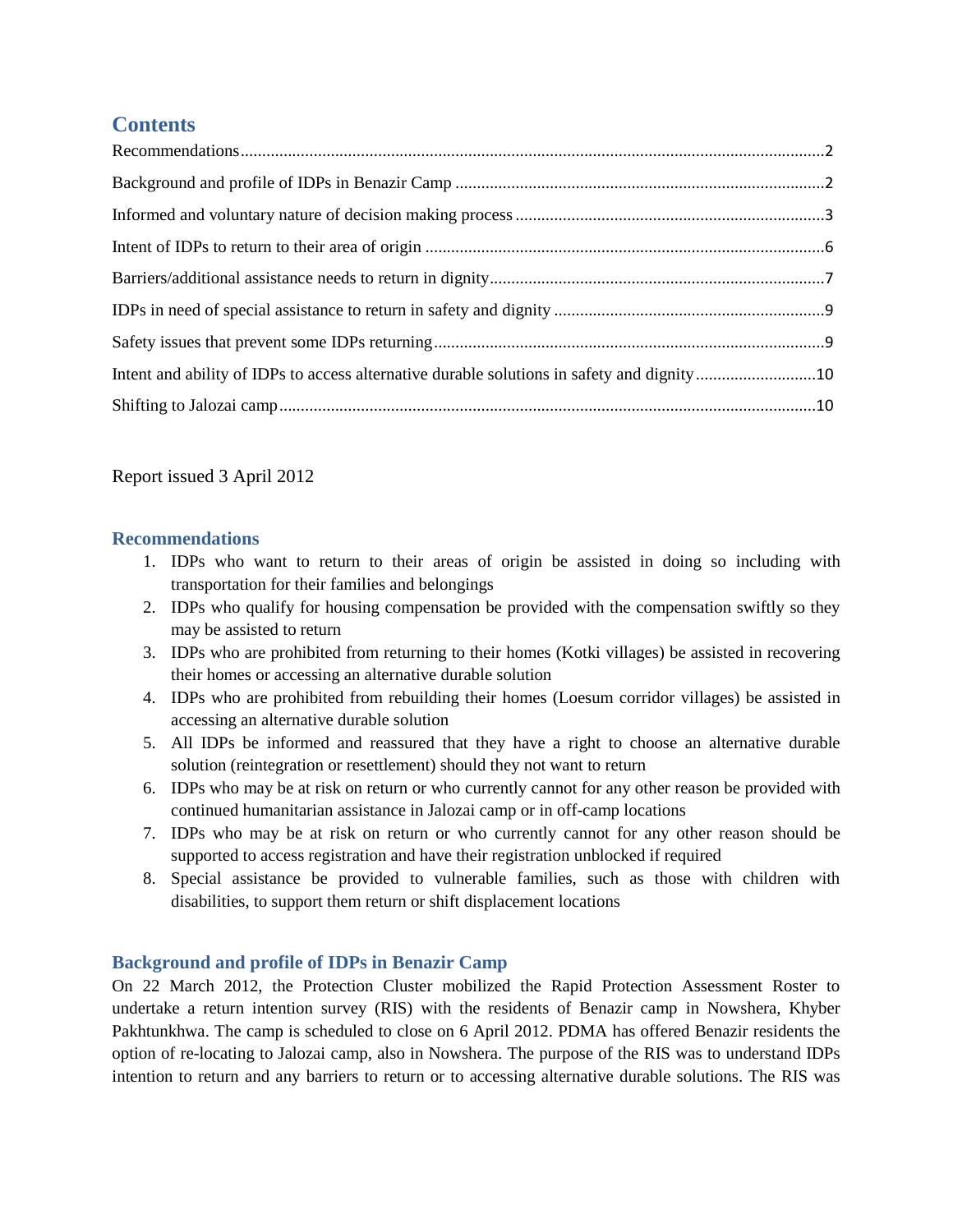also undertaken to determine if any particular concerns existed for IDPs in need of continued assistance in displacement in re-locating to Jalozai.

IDPs from all 83 households who were present in the camp on 22 March were interviewed using a return intention survey form uploaded onto a personal digital assistant (PDA). All IDPs were from Bajaur Agency and the overwhelming majority had displaced more than two years ago and had lived in the camp for more than two years.

The IDPs were from the following villages:

| Alghundai $-1$       | Gute kheil $-1$     | Nawagai $-10$      |
|----------------------|---------------------|--------------------|
| $Charmang-7$         | Halki Charmang $-3$ | Shareef Khana $-2$ |
| Charmang Kotkay $-4$ | Hilal Kel $-10$     | Sheikh Kalli $-2$  |
| Charmang Nava $-1$   | Khaar $-1$          | $Tangai-7$         |
| $Garro - 4$          | Khazana mor - 3     | Tarkho - 1         |
| Girdishai nawa $-1$  | Kotki $-21$         |                    |
| Guldairai $-2$       | $Logum - 2$         |                    |

The 83 IDPs who were interviewed reported some 614 family members with 28% under the age of 5. Only 5% were over 60 but more than 75 individuals were recorded as living with disabilities. 22% of the IDPs surveyed were women. Of these, 30% were not heads of households, which provides a diversified response. 9 elderly IDPs were included among the respondents (10%). Furthermore, while 9% of the respondents identified themselves as community leaders, the majority did not, ensuring the survey represents the views of IDPs beyond the traditional leadership.

The majority of the respondents are registered as IDPs, though 13 per cent said they are not. Interestingly, unregistered IDPs were disproportionately female.

| Are you registered as IDP |              |            |        |  |
|---------------------------|--------------|------------|--------|--|
| <b>Row Labels</b>         | <b>Total</b> | $No$ $(H)$ | No (%) |  |
| Female                    | 19           | 4          | 21%    |  |
| Male                      | 64           |            | 11%    |  |
| <b>Total</b>              | 83           | 11         | 13%    |  |

Almost 20% of registered IDPs reported that they cannot access humanitarian assistance (referring to food assistance as that is the main form of assistance provided to IDPs on a monthly basis) as their registration has been blocked.<sup>1</sup>

#### <span id="page-2-0"></span>**Informed and voluntary nature of decision making process**

 $\overline{a}$ 

Almost 90% of the respondents said that they have information on the areas of origin.

<sup>&</sup>lt;sup>1</sup> Registration is blocked for IDPs who are not "verified" by NADRA. The protection cluster has a list of IDPs blocked from humanitarian assistance and will aim to follow-up on this concern to support WFP identify any genuine cases in need of continued assistance. IDPs who are not registered, have had their assistance blocked, or have other individual concerns were advised to approach the UNHCR/IRC grievance desk in Jalozai camp.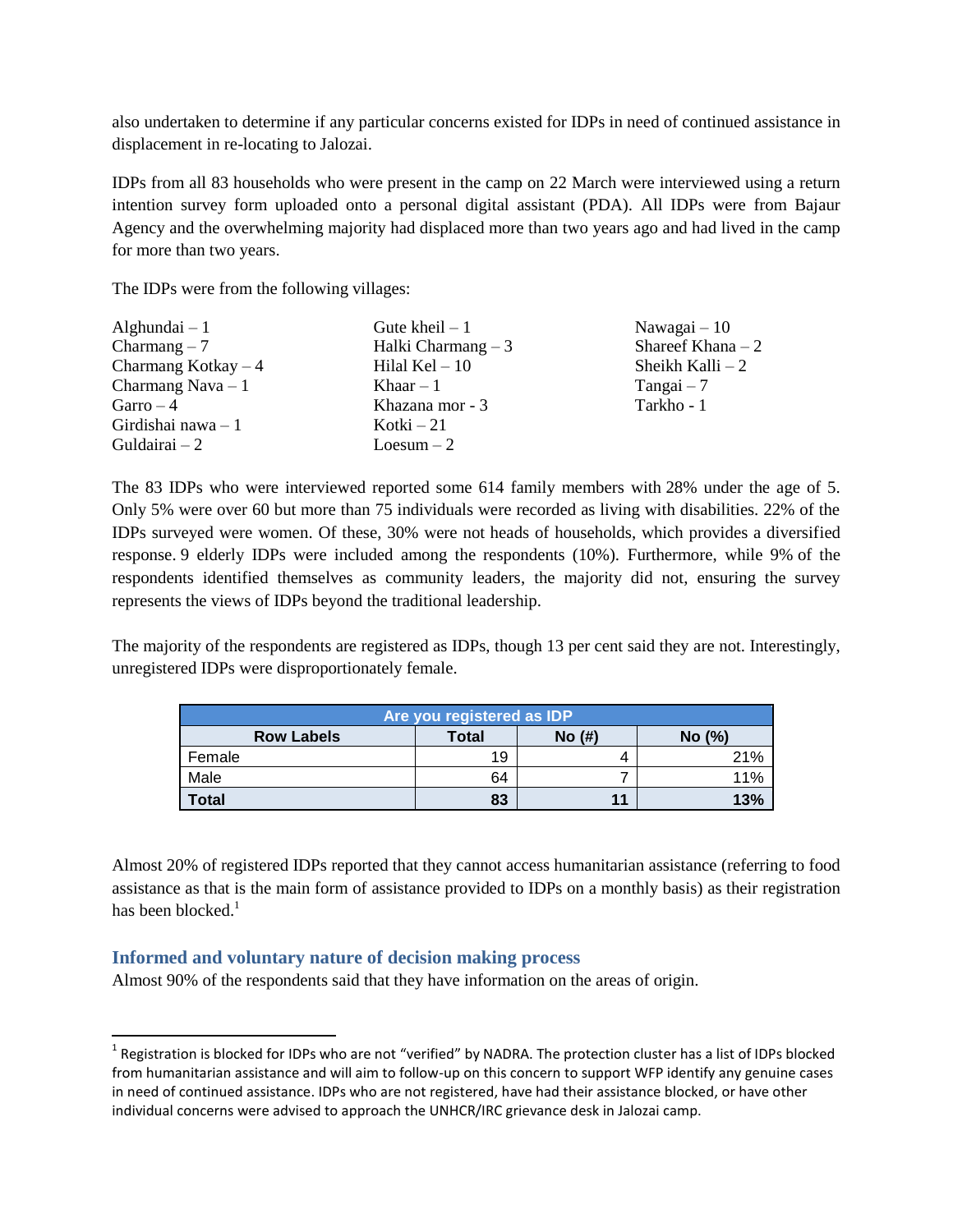

When they were asked if they had enough information on a range of issues, respondents were most likely to know about the situation of their home. 55 per cent said they had adequate information on the safety situation in their home area. Less was known about the status of livelihoods, as well as about services available.

| Do you have information about the situation in your home area? |                 |                 |
|----------------------------------------------------------------|-----------------|-----------------|
| <b>Options</b>                                                 | # that said yes | % that said yes |
| Safety in your home area                                       | 46              | 55%             |
| Situation of your home                                         | 60              | 72%             |
| Status of crop/business                                        | 28              | 34%             |
| Water health and education facilities                          | 31              | 37%             |
| Don't know                                                     | 12              | 14%             |
| <b>Grand Total</b>                                             | 83              | 100%            |

Almost 50 per cent of respondents had visited their homes. Most of the IDPs reported receiving information on the situation of their homes areas from either family/community members. Very few respondents pointed to government, media or humanitarians as the key provider of such information.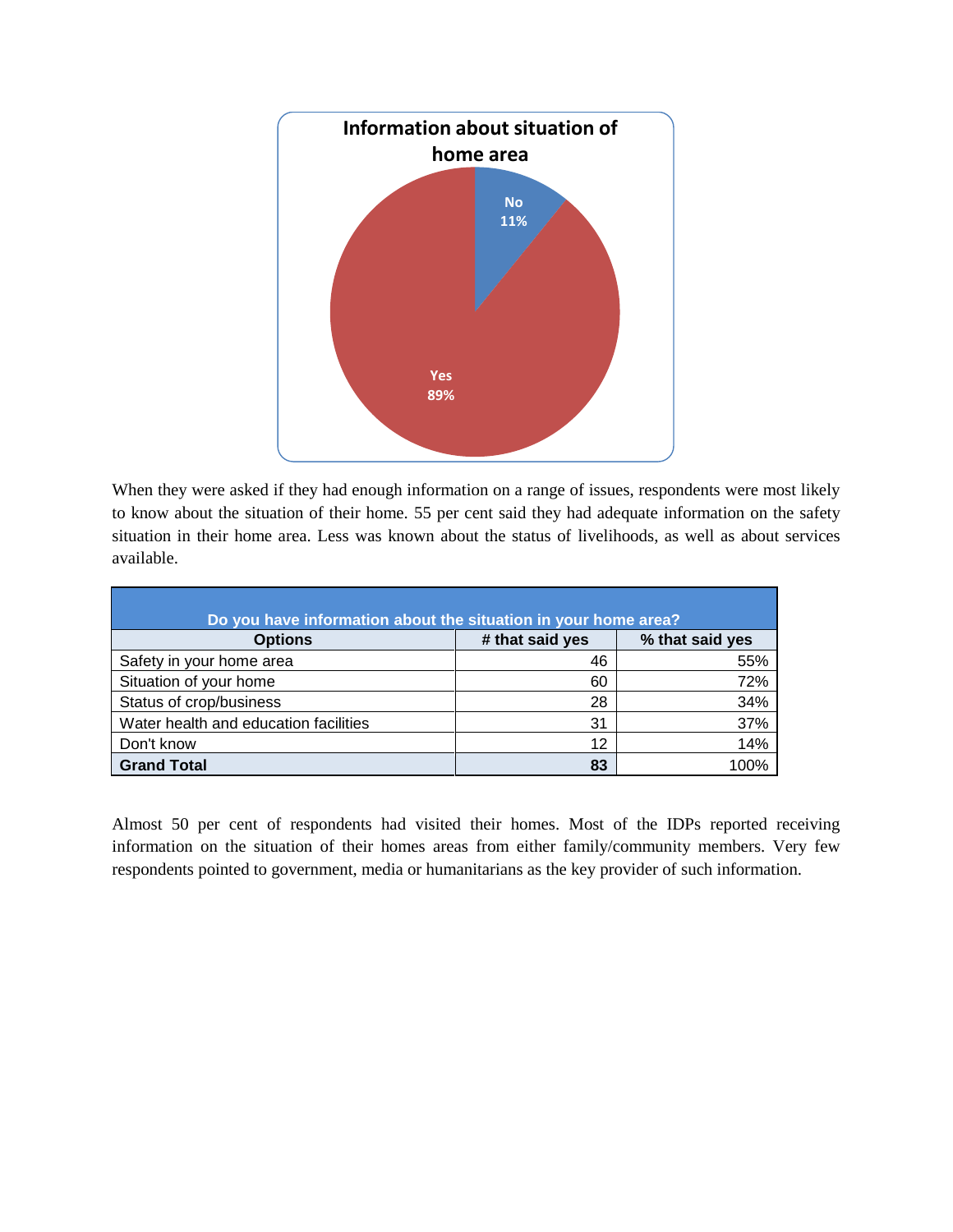

Less than 50 per cent believed that "go and see visits" would be useful; most likely because they had either themselves visited or had relatives who had already visited.

However, in contrast to the wide knowledge about the situation of their areas of origin, less Benazir camp residents reported having knowledge of any returns process (43 per cent) and even fewer had information on any assistance to support their return and transition.



Furthermore, while returns decisions may have been in large part informed (at least in terms of crucial information related to area of origin information), only 25 per cent of respondents reported that they participate in the decision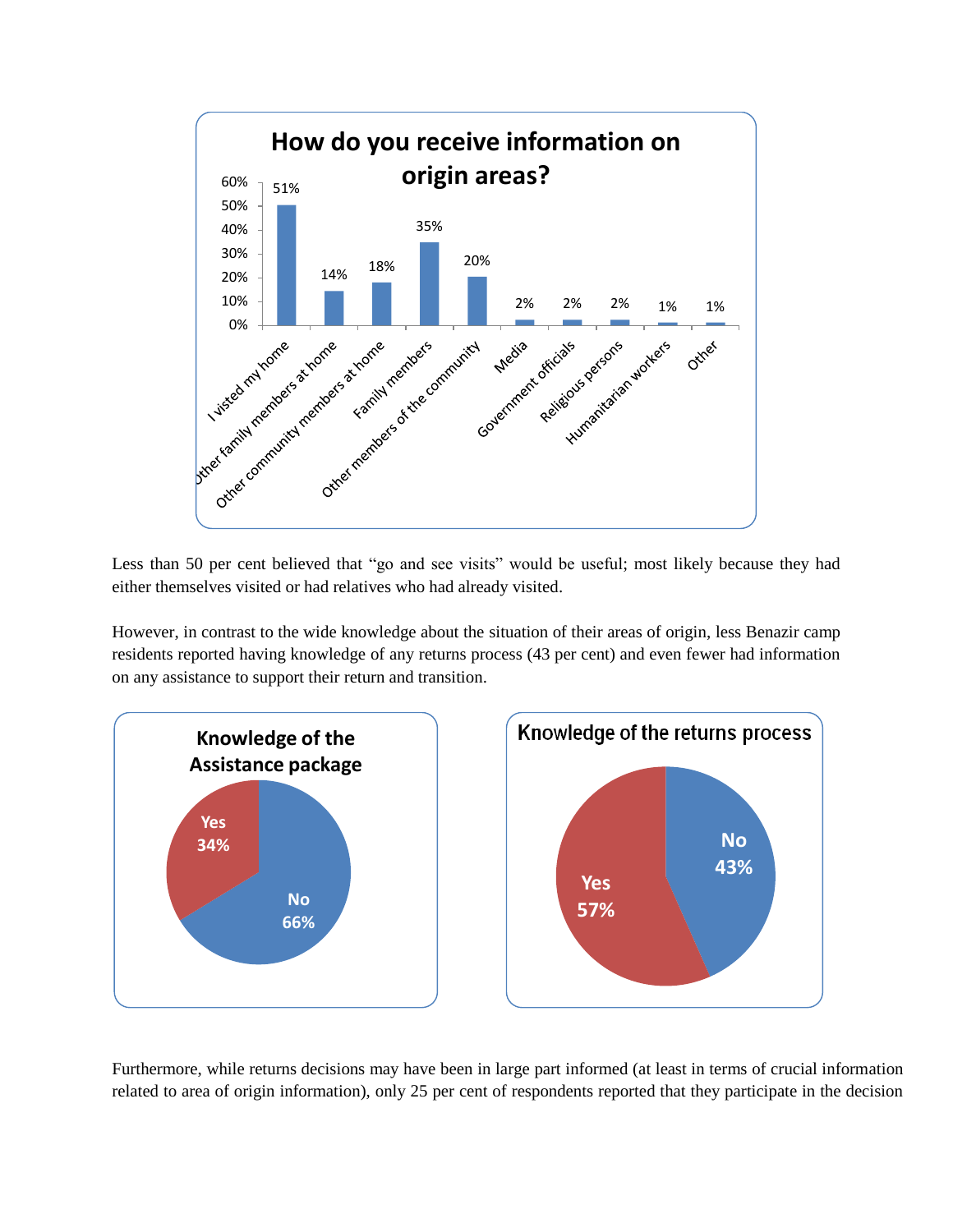to return. This is particularly low when it is considered that most of the respondents were male adults. When asked who was primarily responsible for making the decision, most IDPs pointed to political authorities, camp management or community elders. Almost half of the Benazir camp residents said they felt under pressure to return.

| Do you participate in decision making process? |    |         |
|------------------------------------------------|----|---------|
| <b>Options</b>                                 | #  | $\%$    |
| No                                             | 58 | 70%     |
| Yes                                            | 25 | 30%     |
| <b>Grand Total</b>                             | 83 | $100\%$ |

| Are you under pressure to return? |    |               |  |
|-----------------------------------|----|---------------|--|
| <b>Options</b>                    | #  | $\frac{1}{2}$ |  |
| No                                | 41 | 49%           |  |
| Yes                               |    | 51%           |  |
| <b>Grand Total</b>                | 83 | 100%          |  |

#### <span id="page-5-0"></span>**Intent of IDPs to return to their area of origin**

Almost 60 per cent of the IDPs (49) interviewed did not want to return to their area of origin in the current conditions. 34 respondents indicated that they did want to return, though many of them stated that they needed assistance to do so.



The 39 IDPs who indicated that they wanted to go home were asked about their reasons for wanting to return now. While many indicated their genuine interest in wanting to return home (because their area is safe or because there is a special reason why now is the right time to go back – e.g. to cultivate, rebuild or send children to school), some 56 per cent indicated that they wanted to go back because they had no other option.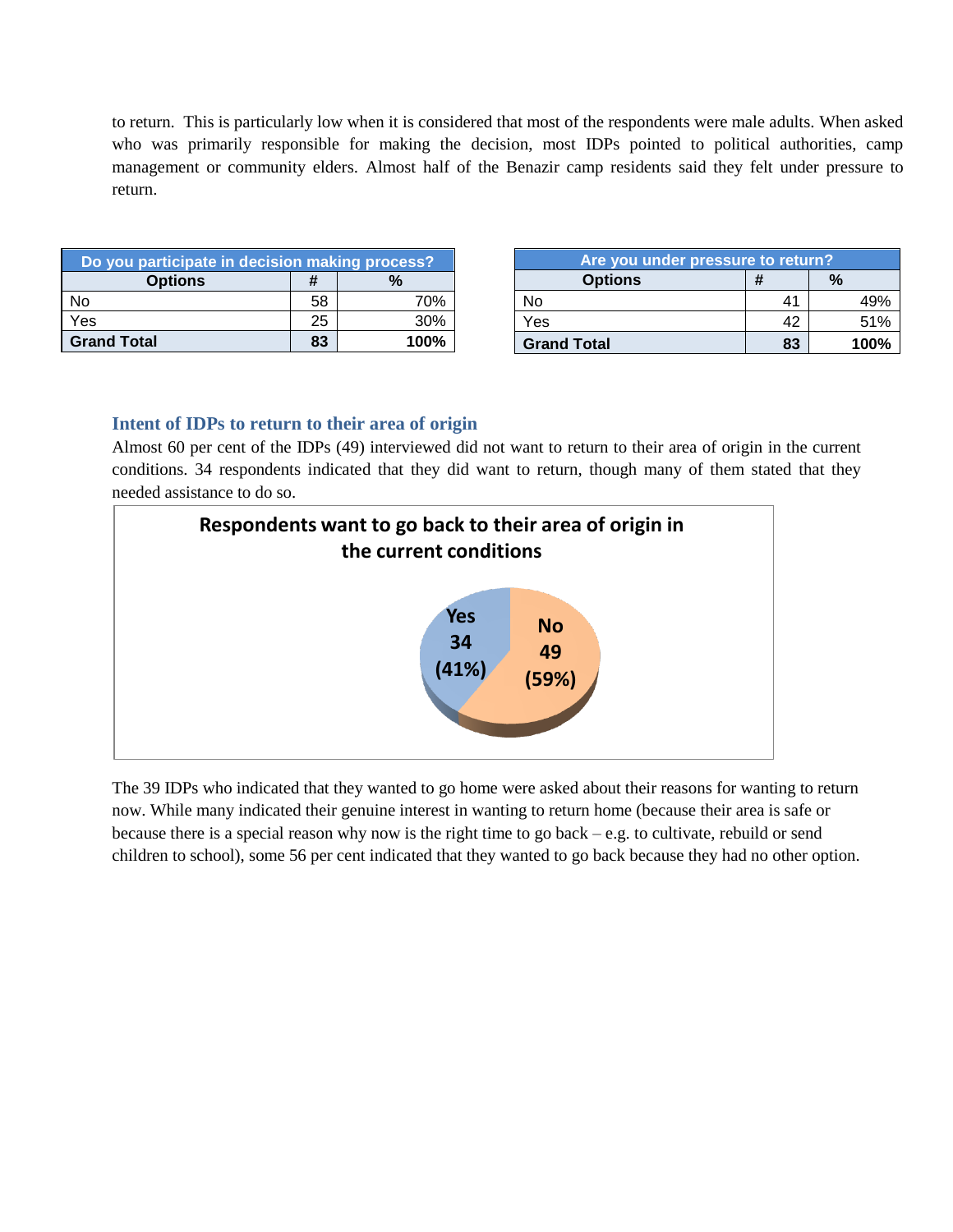

The 49 IDPs who said they did not want to return in the current circumstances did however overwhelmingly (82 per cent) report that they wanted to go back *one day*. The following answers were given to a question on what would need to change.



#### <span id="page-6-0"></span>**Barriers/additional assistance needs to return in dignity**

IDPs who said they did not want to return to their area of origin in the current conditions were asked about the barriers to return. Only few respondents highlighted safety reasons as one of the top three barriers to returning (addressed separately below). However, a large number of respondents highlighted other barriers to returning, suggesting that additional assistance is required to enable them to return in safety and dignity. The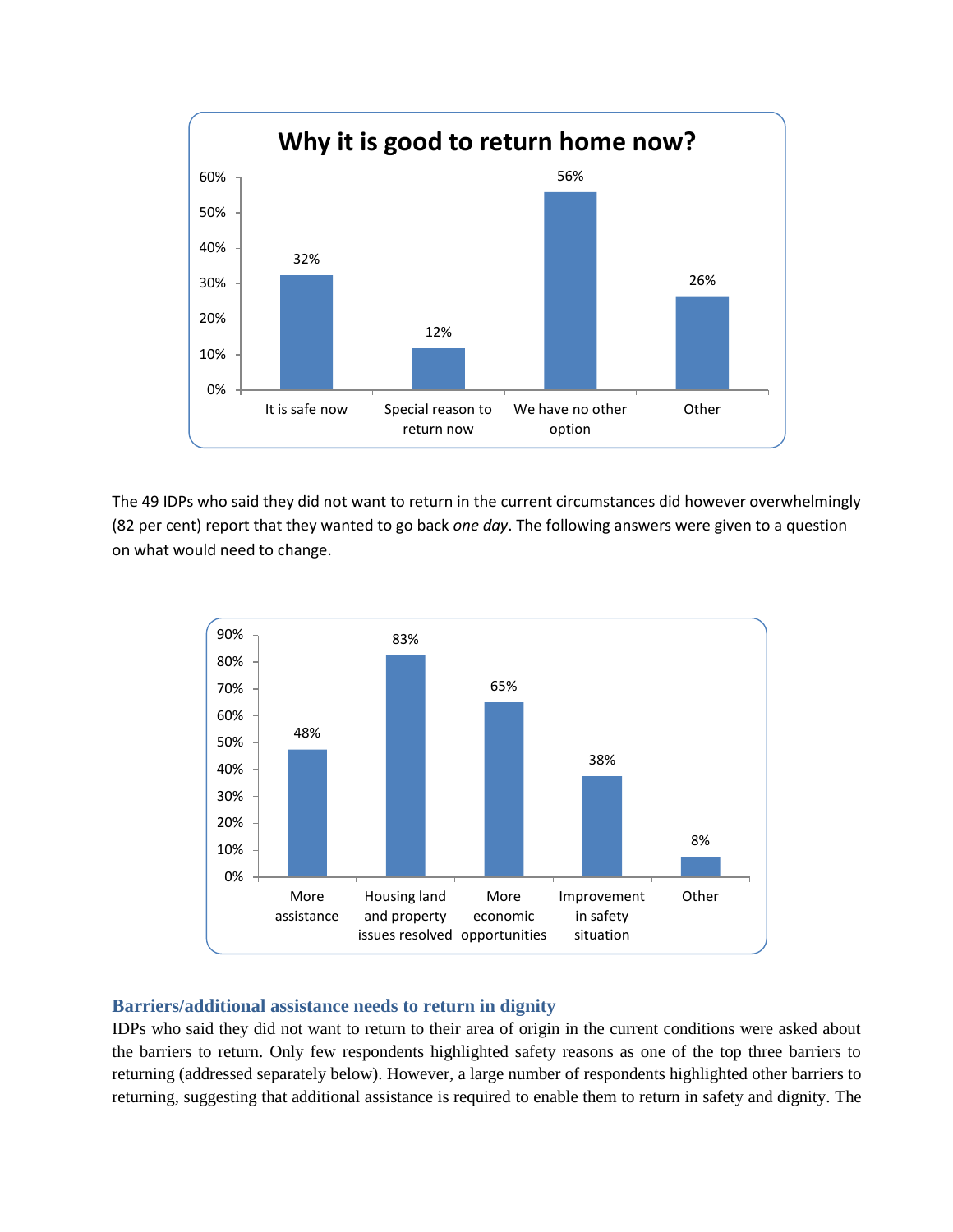main concerns relate to the destruction of their homes and barriers to rebuilding. Insufficient resources to travel were a third most common barrier highlighted by IDPs among the top reasons why they could not return.



| Summary of the top 3 First obstacles to Return (Out of all 3 the top most responds for each) |                                          |  |  |
|----------------------------------------------------------------------------------------------|------------------------------------------|--|--|
| 1st Top Obstacle                                                                             | No house                                 |  |  |
| 2nd Top Obstacle                                                                             | House destroyed                          |  |  |
| 3rd Top Obstacle                                                                             | Not enough financial resources to travel |  |  |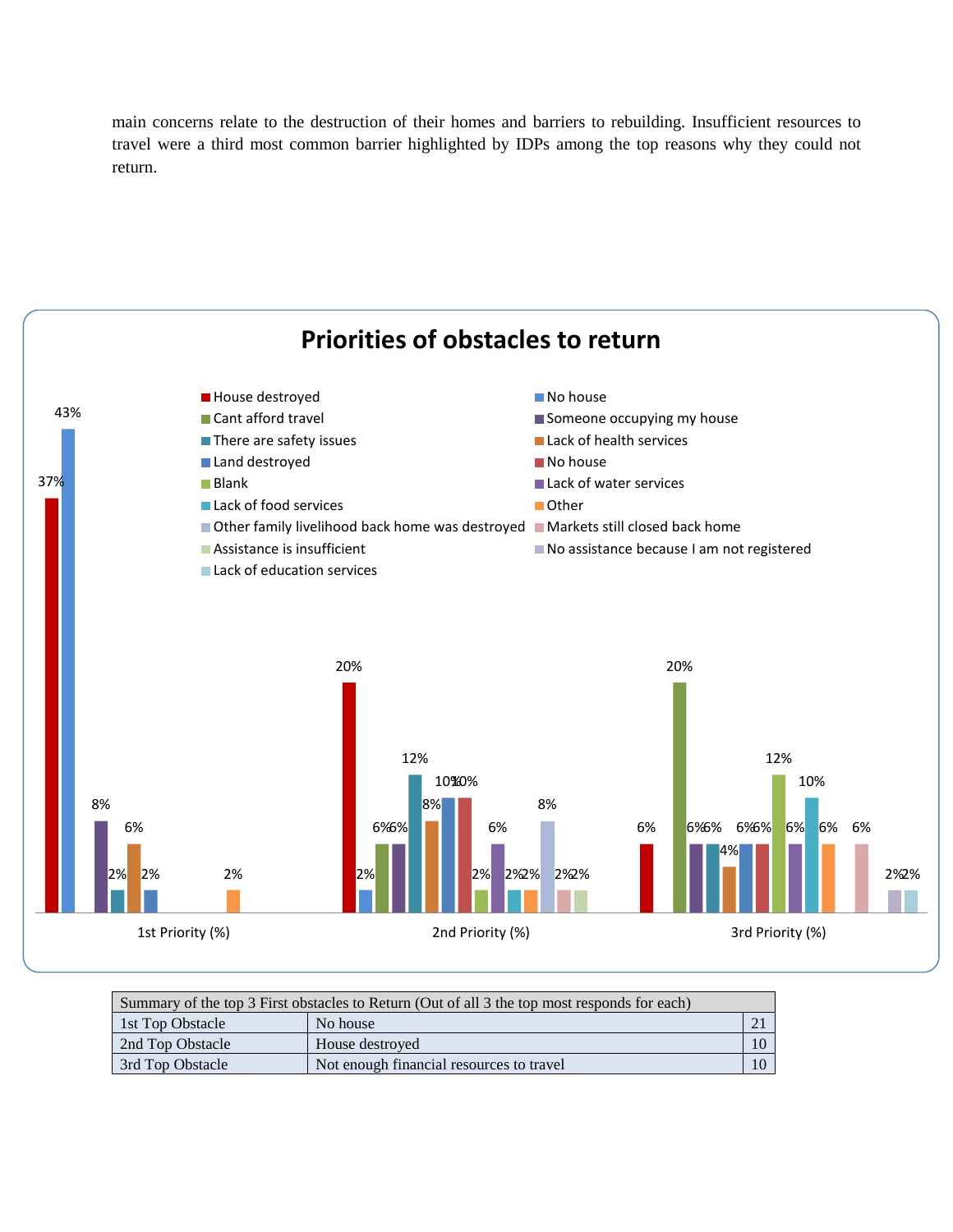| Excluded from housing compensation                   |    |
|------------------------------------------------------|----|
| No housing compensation (promised but still waiting) |    |
| Need assistance to rebuild                           |    |
| Not permitted to reconstruct                         | 14 |
| Not right time to rebuild                            |    |
| Other                                                |    |
| <b>Grand Total</b>                                   | 46 |

IDPs with damaged or destroyed houses highlighted the following obstacles to re-building their homes:

The high numbers of IDPs stating that they are not permitted to reconstruct relates largely to members of the Kotki villages who were living on the land of landowners (Khans) who are not permitting them to return to rebuild. Respondents also include members of the Loesum corridor villages who are not being permitted by the military to rebuild their homes along a strategic road. Governmental authorities have been seeking a durable solution for IDPs in these communities.

One IDP who reported "other" stated that he had not been able to provide an NGO with the required funds to access support to rebuild home.

When asked what would make their return feasible at least one day, most of the needs relates to assistance (26%), housing (43%) and economic opportunities (33%). Security is behind (18%), consistent with other responses provided regarding returns in current conditions.

#### <span id="page-8-0"></span>**IDPs in need of special assistance to return in safety and dignity**

Several IDP families interviewed highlighted particular needs to being able to return in safety and dignity. In particular, one family interviewed included three blind children; they reported that their house was destroyed and they had no means to re-build. Worryingly, they also stated that individuals claiming to be officials from Benazir Income Support Programme had interviewed them in regards to qualifying for BISP assistance, had charged them a fee for consideration, but had never returned. As stated above, respondents identified 75 residents among the Benazir population as living with disabilities. Special assistance may be needed to assist such families to enable them to return to their origin area. Special assistance may also be required to support them shift to Jalozai camp.

#### <span id="page-8-1"></span>**Safety issues that prevent some IDPs returning**

Of the 49 IDPs who stated that they did not want to return to their area of origin in the current conditions, ten stated safety concerns as one of the top three reasons. One respondent put safety as the first reason why s/he did not want to return, six as the second reason, and three as the third reason. When asked their top three security concerns related to returning, most of these ten stated that there was ongoing conflict in their area or nearby area; four also referred to an individual threat and one to harassment from armed groups.

When IDPs were asked about whether they knew community members who had remained in their areas of origin or had returned in the last 6 months, 73% (61 respondents) answered positively; most had returned to rebuild or cultivate.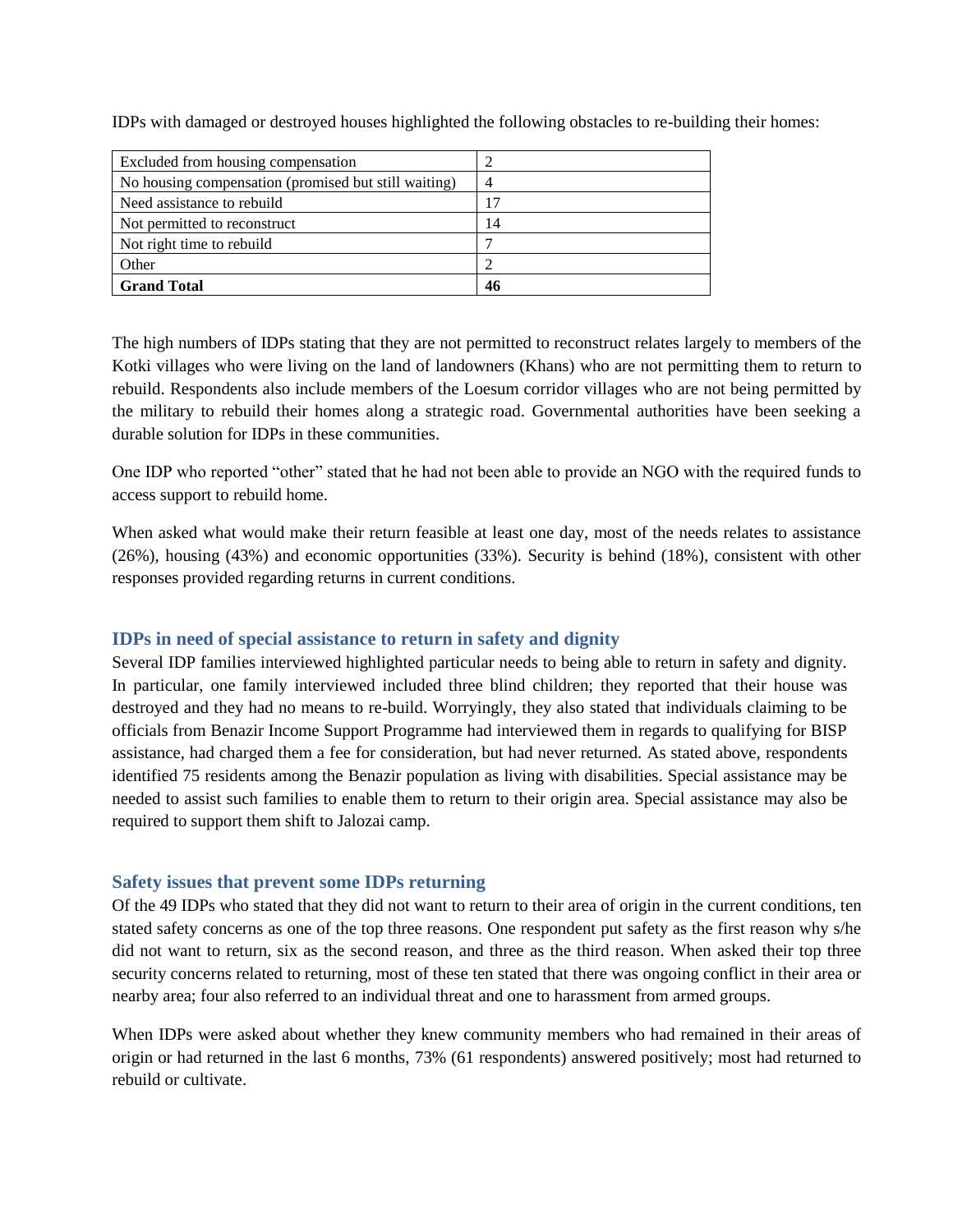

Of these, some 18 per cent (15 respondents) reported that these stayees/returnees had faced security threats in the last 6 months. The stated security issues varied and many did not appear to constitute severe threats (e.g. stated reasons was curfew, CNIC checks etc). In three cases however, it was reported that these stayees/returnees faced individual threats.

#### <span id="page-9-0"></span>**Intent and ability of IDPs to access alternative durable solutions in safety and dignity**

9 IDPs stated that they never wanted to return to their area of origin. The main assistance required to be able to resettle was livelihood opportunities.

#### <span id="page-9-1"></span>**Shifting to Jalozai camp**

The 49 IDPs who said that they did not want to return in the current conditions were asked if they would be willing to shift their displacement location to Jalozai. Only some 22 per cent of these IDPs (12 respondents) expressed such a willingness. When asked why they were unwilling to shift to Jalozai, IDPs gave a range of answers expressed in the table below: